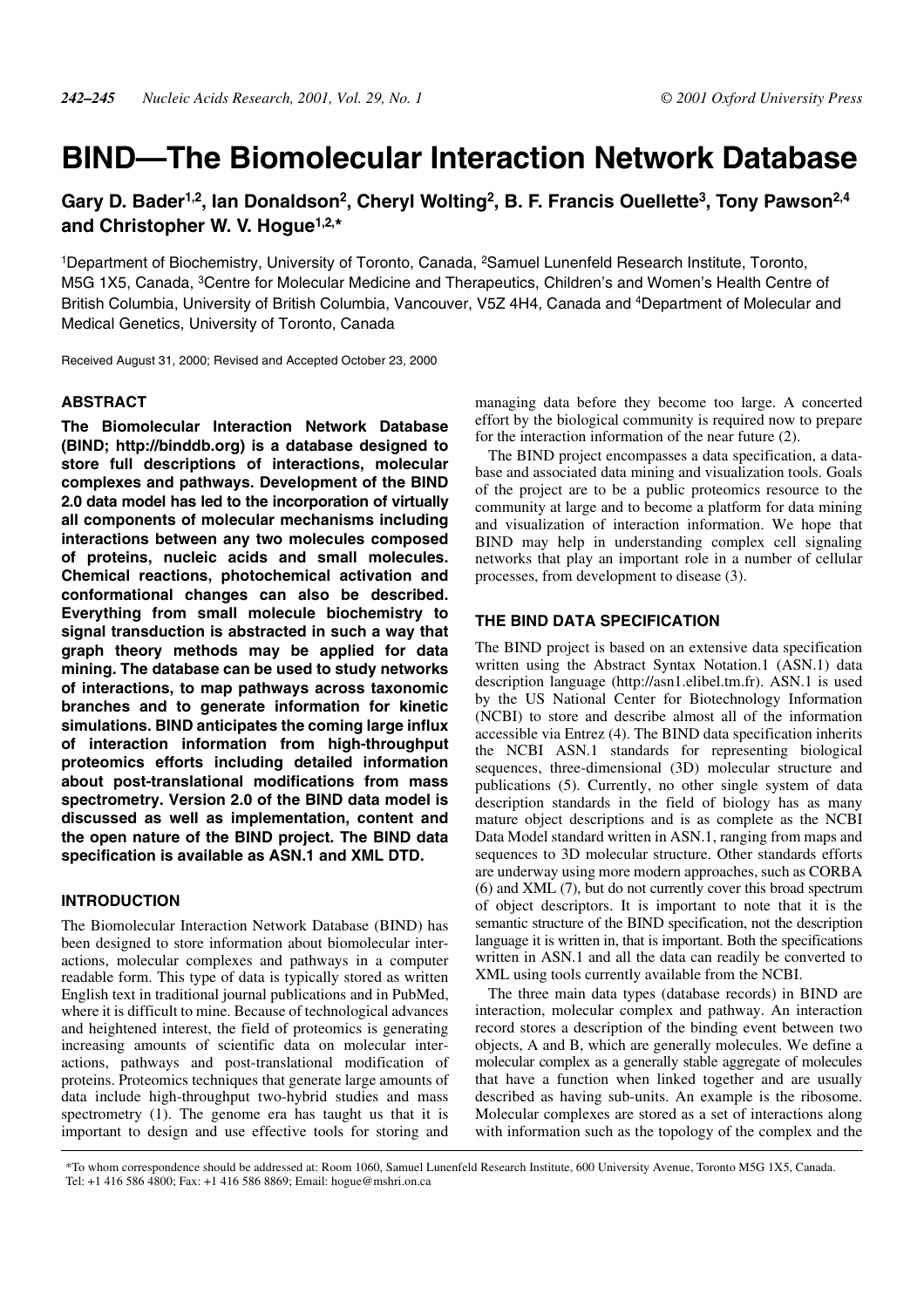order that the interactions occur to form the complex. The complex can also be defined more loosely if its internal interactions are unknown. A pathway is defined as a group of molecules that are generally free from each other, but form a network of interactions usually to mediate some cellular function. Metabolic pathways are usually connected by a series of chemical actions and results of those actions, for the purpose of changing one molecular species into another. Cell signaling pathways are generally connected by binding events sometimes involving chemical actions (e.g. conformational changes or phosphorylation events), for the purpose of transducing information from one place to another. Pathways are stored as a collection of interactions along with information such as cell cycle and associated phenotypes, both normal and disease. Each main record type also stores associated publications, record authors and a flag to mark a record as private (nonexportable) in the context of a private satellite BIND database. At least one publication is required to define a record. A record collection description is also attached to each record to mark it as part of a specific set. This is useful for keeping track of imported records in a data warehouse situation.

Most of the biological information in BIND is stored in an interaction record. An object in BIND may be of type protein, DNA, RNA, small molecule, molecular complex or photon. The object may store its name, a list of name synonyms, its origin—whether natural or not, where it occurs in the cell, the cell stages in which it occurs and a sequence database reference to or a full instantiation of biological sequence and 3D structure. Storing the origin with the molecule allows the description of inter-species interactions. However, the policy of the database states that such cross-species interactions remain biologically relevant e.g. a virus–host protein–protein interaction. An interaction also stores a text description, cellular place of interaction, experimental conditions used to observe binding, a comment on evolutionarily conserved biological sequence, binding sites on A and B and how they are connected, chemical action including kinetic and thermodynamic data and chemical state of the molecules involved. The specification can store 3D structure level of detail in object representations, binding site and chemical action descriptions.

Version 1.0 of the BIND specification was finalized in June 1999 (8). Since then, further implementation of the BIND database, data record entry into the database, user feedback and discussion with other groups working on standard representations of biological function (2,9,10) have led to many improvements in version 2.0. Photon, as a type of object, is now included which allows photochemical activation to be described. Inter- and intra-molecular interaction can now be unambiguously differentiated. The description of cellular localization has been reexamined. A simple enumerated list of 13 general cellular locations has been replaced by a hierarchical description of locations in the cell that enumerates at least 182 locations in plant and animal cells. In addition, standard ontologies (10) can be referenced to indicate cellular locations more precisely. We have added to the experimental condition data type the ability to precisely describe the experimental form of an object in an interaction. So, if a protein–protein interaction has been experimentally modeled using a non-physiological protein, such as a HIS tagged protein or a similar molecule from another organism, the biological form of the protein is stored in the interaction, but the experimental form (a full NCBI bioseq object) may be stored with the experiment description. Also added is the ability to describe experiments using a profile matrix as described by PROSITE (http://www.expasy.ch/txt/ profile.txt). This allows experiments that predict interactions to be stored, e.g. searching for transcription factor binding sites in a genome using a consensus sequence stored in a profile. Version 2.0 also makes it easier to describe interactions with specific sub-units of a molecular complex. Space has been allocated to define links from many data types in BIND to other databases, whether they store experimental method, phenotype or sequence information. An NCBI user-object, which can store arbitrary user-defined data, has been added to the publication data type so that private BIND databases may store any information, such as an SDS–PAGE picture, as experimental evidence for information in the system.

The minimum information required for an interaction record is a reference to another database for each molecule, such as GenBank if the molecule is a biological sequence, and a PubMed publication reference. All other information is optional.

#### **POST-TRANSLATIONAL MODIFICATIONS**

Mass spectrometry will provide much information about posttranslationally modified proteins and how these post-translational modifications affect interactions. The current IUPAC nomenclature for amino acids of single or three letter codes is not sufficient for easily representing modified amino acids. We have developed an extension to the IUPAC amino acid codes using the infrastructure of the NCBI toolkit to represent 60 common naturally occurring post-translationally modified amino acids such as phospho-tyrosine, hydroxy-proline and hypusine (see Supplementary Material). Representative structures for each amino acid in both residue, N- and C-terminal forms (where appropriate) have been integrated into our own version of the NCBI8aa encoding rules and the amino acid structure look up table files for Cn3D (11). Classes of modifications that are represented include acetylation, amidation, formylation, hydroxylation, methylation, phosphorylation, palmitoylation, myristoylation and geranyl geranylation. Each modified amino acid has a standard symbol in this scheme. This extension allows us to represent the most commonly modified amino acids easily in a sequence code. For example, O4′-phospho-Ltyrosine is represented as [Y:po] which can be used to describe the phospho-peptide ligand of Grb2 as [Y:po]VNV (12). We will be extending this system to represent more amino acid modifications in the near future.

#### **METHODS**

The BIND database is implemented using an object-relational scheme. ASN.1 binary objects are stored with accompanying indexed accession numbers in a relational database using the CodeBase database C library (http://www.sequiter.com). All programs have been written using the NCBI Software Toolkit (http://www.ncbi.nlm.nih.gov/Toolbox/ and http:// bioinfo.mshri.on.ca/tkcourse/) in ANSI C. The freely available NCBI toolkit provides automatic C/C++ code generation directly from an ASN.1 specification, for parsing and dealing with ASN.1 objects. Binary ASN.1 objects are compactly encoded and thus efficient to read, write and transmit. The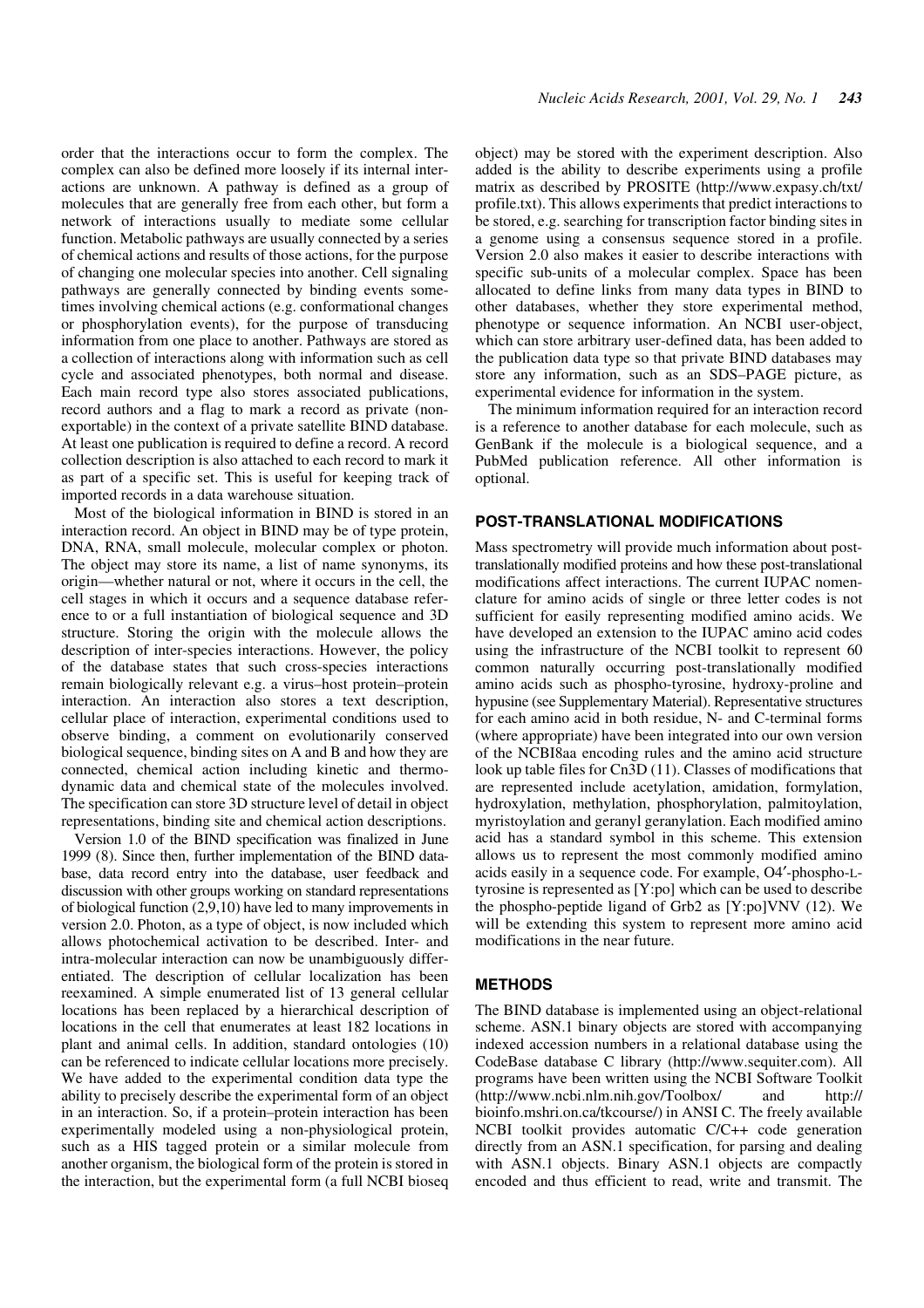

**Figure 1.** BIND Interaction Viewer Java applet showing how molecules can be connected in the database from molecular complex to small molecule. Yellow, protein; purple, small molecule; white, molecular complex; red, a square is fixed in place and will not be moved by the graph layout algorithm. This session was seeded by the interaction between human LAT and Grb2 proteins involved in cell signaling in the T-cell.

combination of ASN.1 and automatically generated C code means that programs are rapidly developed to run very quickly across many platforms. The BIND data manager server can run on, and has been tested with Windows NT, IRIX, Linux, LinuxPPC, Solaris and HP-UX. The BIND data specification provides a basis for tools to be developed that will be able to communicate with each other and the database across platforms and networks with minimal effort via ASN.1 or XML object transmission.

The user interface to BIND is web based. Currently a data entry tool allows most data in the specification to be entered and changed. The database may be queried using text from any field, or directly by accession number. An integrated Java applet, as shown in Figure 1, has been written to visually navigate the database starting from any interaction. An online help guide is available via the help link on the Data Manager menu.

BIND has also been designed to function in a distributed manner. Multiple BIND databases may be set up, all using a common internet-based key-server to assign unique accession numbers. Collaborations are easy as information is efficiently shared.

## **DATA SUBMISSION**

Data is entered into BIND either by manual or automatic methods. Expert curators on the BIND team are entering high quality records on a continuing basis. Users are encouraged to enter records into the database via the web-based system, or to contact the BIND staff if they have large data sets they want to process. A simple submission involves entering contact information (which only needs to be done the first time you submit to BIND), the PubMed identifier and two interacting molecules (which can easily be identified by their gi identifiers). Every record that is entered in this way will be validated by BIND indexers and by at least one other expert before it is made available in any public data release.

The GenBank policy on record ownership is followed as we hope that BIND becomes a primary public submission database for interaction, molecular complex and pathway data. Such a policy requires that the person who submits a record owns it and possesses the sole right to edit that record. Records in the public version of BIND are in the public domain.

Tools may also be written using the BIND API to import data from other sources. Such tools have been written to import information from the DIP database (13) and from recent yeast two-hybrid protein–protein interaction mapping projects (14,15). Databases that contain subsets of the interaction information that can be stored in BIND are increasing in number and are prime candidates for data import tools. In cases where such databases are free for academic use but are not allowed to be distributed by a third party, we will make import tools available.

#### **THE OPEN NATURE OF BIND**

BIND is meant to be an open effort to catalog molecular interactions, complexes and pathways. Not only are we releasing our own records into the public domain, but we will release all source code under the GNU general public license (GPL: http://www.fsf.org/) as soon as we have a fully tested API. We maintain copyright of the software, but the GPL allows anyone to freely distribute and modify the software source code provided they make their changes available under the GPL. Anyone may then install a copy of BIND on a private web server.

It is our strong belief that standard methods used in a community increase productivity and progress. We propose the BIND specification as an open standard for describing, storing and exchanging biomolecular interaction data in the scientific community.

Currently, we are making a 1.0 data release available that contains over 1000 interaction records, six pathways and 40 molecular complexes at ftp://ftp.mshri.on.ca/pub/BIND/ DB/ in both XML and ASN.1. It has been estimated that there are 2–10 protein–protein interactions per protein in a cell (16). This estimate does not include other types of interactions such as protein–small molecule, of which there are undoubtedly at least as many. For example, this means that the ∼900 *Saccharomyces cerevisiae* interactions so far in BIND may represent ∼1–7% of the total protein–protein interactions in yeast. It is clear to us that yeast will be the first completely understood organism given the high-throughput experiments currently being undertaken in laboratories around the world.